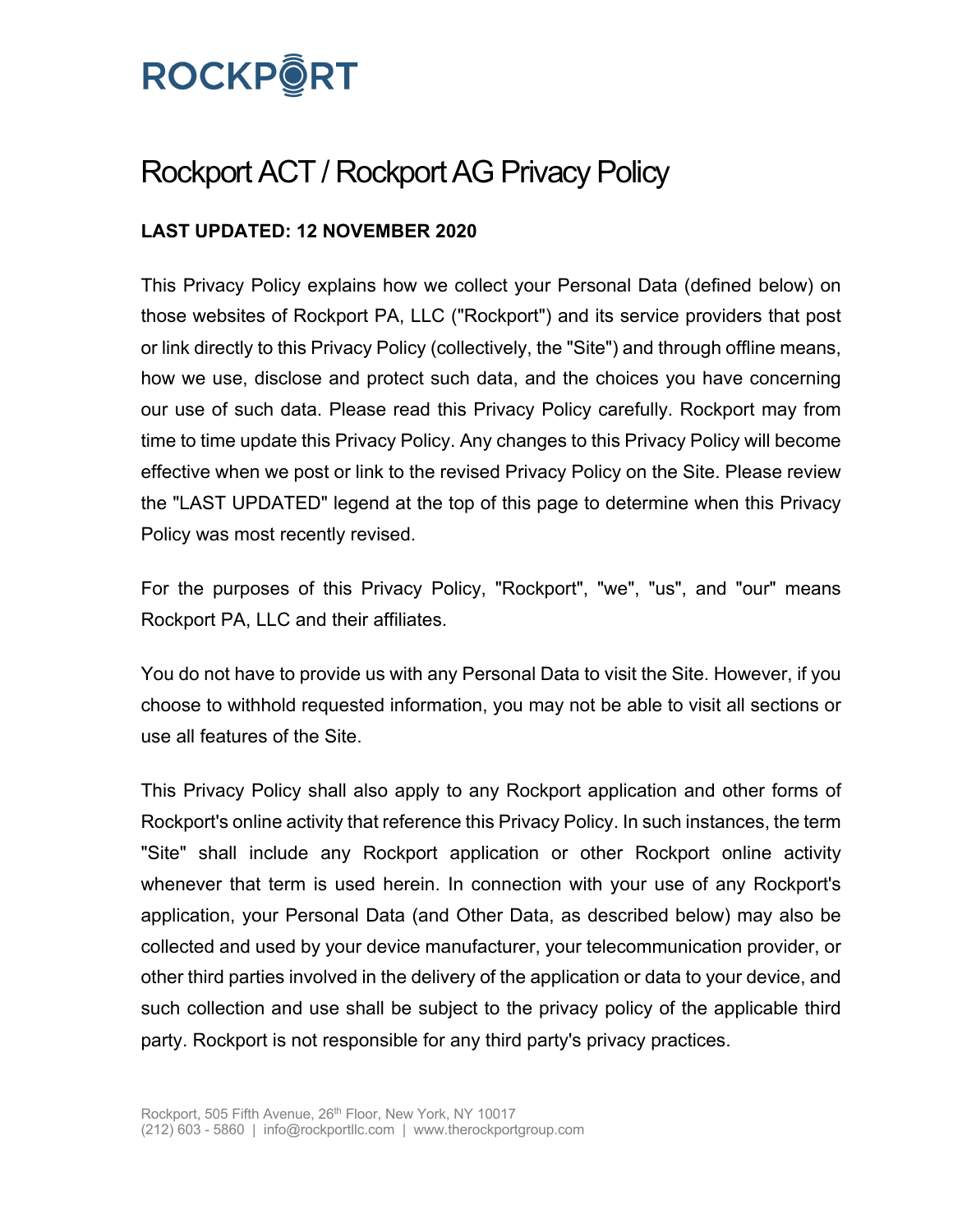#### **Types of Data Collected**

We gather Personal Data and Other Data (as described below).

#### **Collection of Personal Data**

- Personal data is information that identifies you or can be used to identify or contact you, e.g., your name, email address, address, or phone number ("Personal Data"). We may need to collect and process Personal Data in order to provide requested information, products or services to you (including the Site) or because we are legally required to do so.
- Rockport requests Personal Data from you if the Site requires registration. The registration process requests that you provide your name, business email address, business address, business phone number, and company affiliation, and agree to the User Agreement presented at the time of registration.
- Rockport may receive Personal Data from social media platforms. For example, if you elect to use your social media credentials to log-in to your Site account, certain Personal Data from your social media account will be shared with us, which may include Personal Data that is part of your social media profile.
- Rockport may collect Personal Data voluntarily provided by you, including in emails to the Site, online forms, order and registration forms, surveys, promotion participation, phone calls and online chats with Rockport's customer service and through other means.
- Rockport may collect information through various other means, including participation at conferences and events, individual introductions, from employers that enroll their employees in our services, and from selected thirdparty business partners. From time to time, we may also acquire from third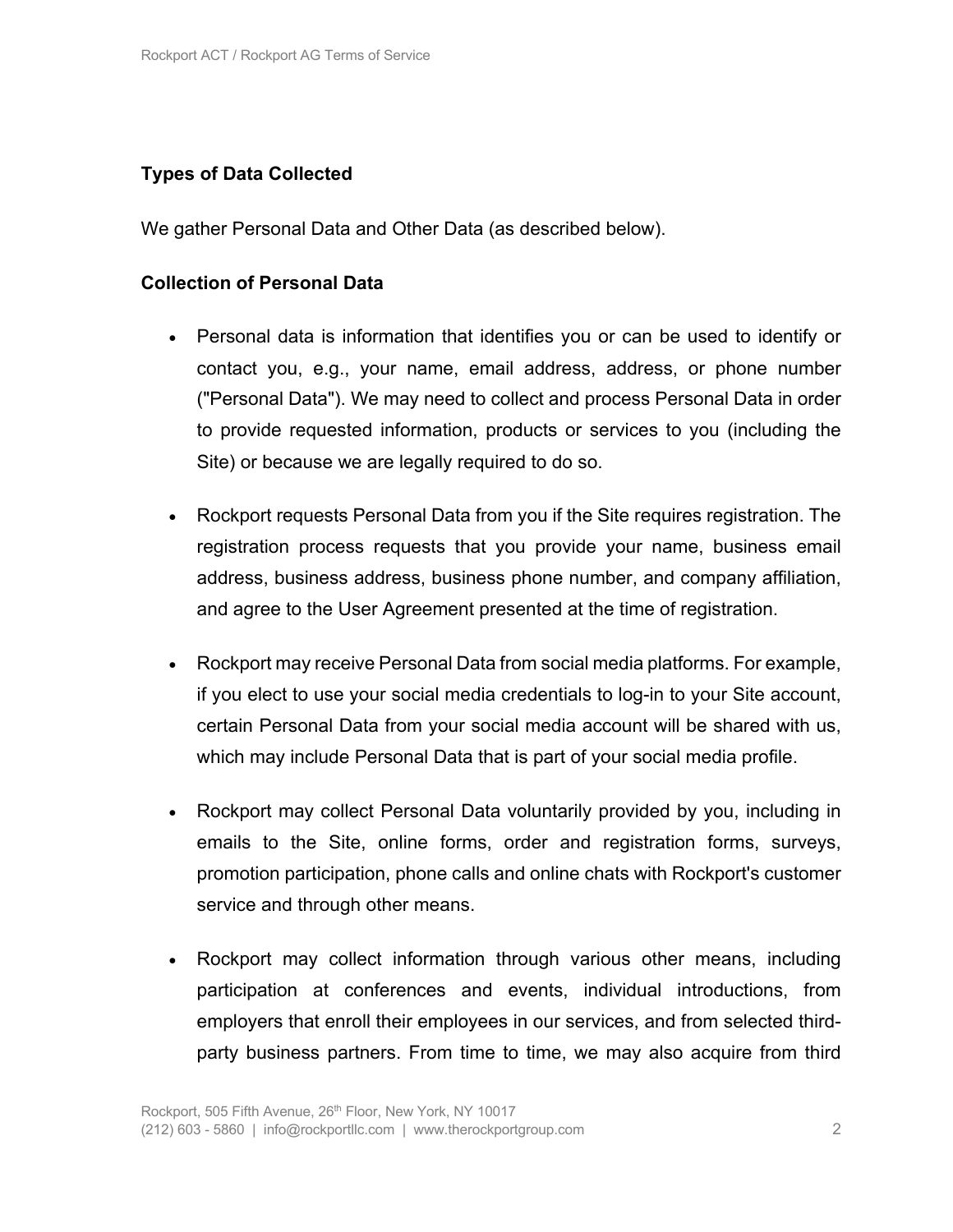parties certain lists containing the names and contact information of individuals who may be interested in our products and services.

#### **Use of Personal Data Collected**

We use Personal Data for legitimate business purposes, including the following:

• Fulfillment of Requests

Rockport may use Personal Data about you to deliver products and services to you and provide you with information about products and services you've ordered. We will engage in these activities to manage our contractual relationship with you and/or to comply with a legal obligation.

• Other Communications

From time to time, we may use Personal Data about you to inform you of products, programs, services, and promotions that we believe may be of interest to you. If you or your employer is a Rockport customer, we may also inform you of such products, programs, services, and promotions using Personal Data about you that you or your employer provided to Rockport. If you would prefer that we not send electronic marketing messages to you, please see the **Your Choices** section below.

**Promotions** 

We may operate sweepstakes, contests and similar promotions (collectively, "Promotions"). If you choose to enter Rockport Promotions, we typically ask you for certain Personal Data when you enter and, if applicable, win a Promotion. You should carefully review the rules of each Promotion in which you participate, as they may contain additional important information about our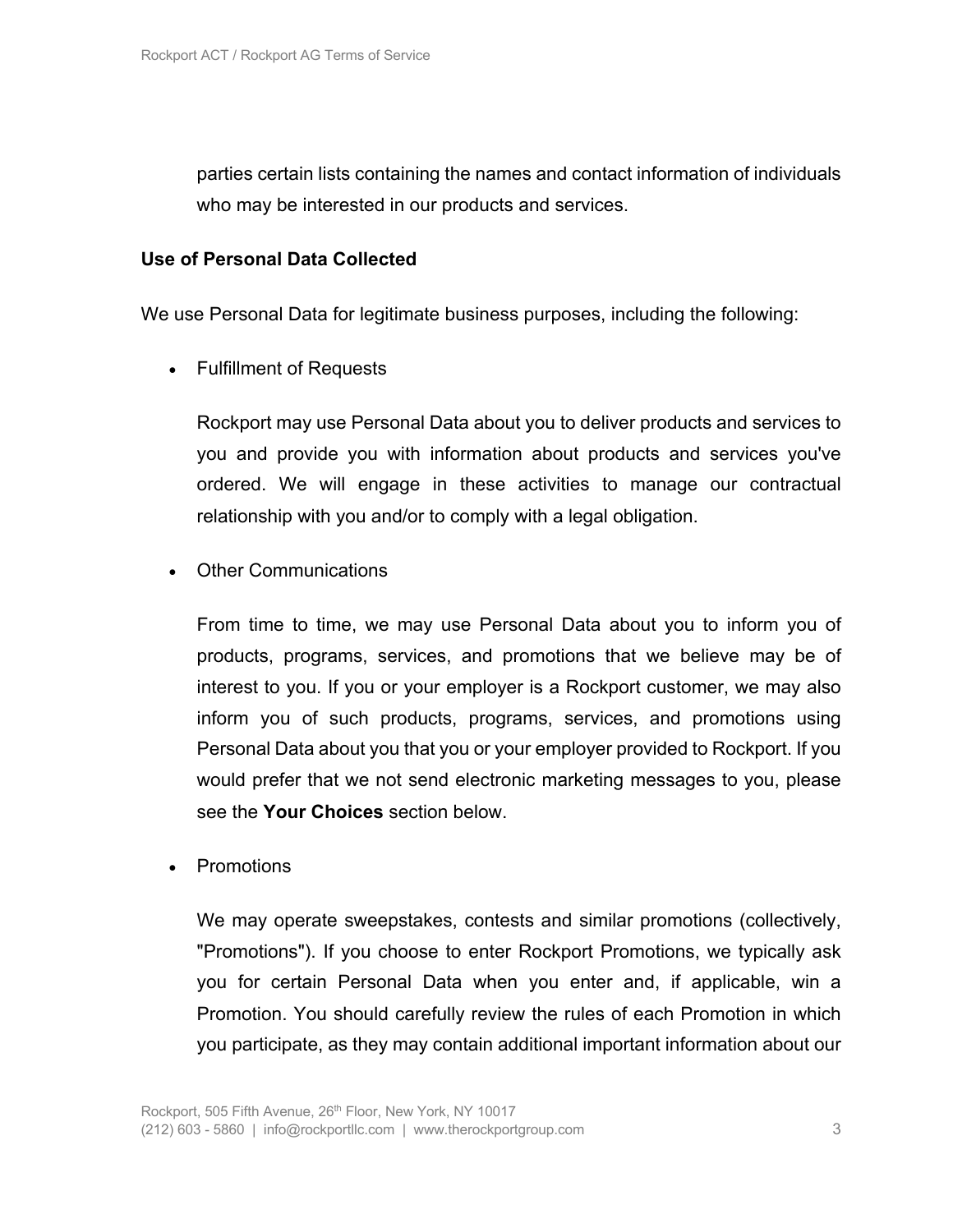use of Personal Data about you. To the extent that the terms and conditions of such rules concerning the treatment of your Personal Data conflict with this Privacy Policy, the terms and conditions of such rules shall control. We use this information to operate the Promotions.

• Other Business Purposes

We may also use Personal Data about you for other business purposes, such as data analysis (for example, to improve the efficiency of our services), editorial and feedback purposes, providing customer support, customizing and improving the content and layout of the Site, completing business transactions (for example, to confirm content requested is received by customers), development of marketing and promotion plans and materials, statistical analysis of user behavior (for example, to understand what parts of the Site are of most interest to users), product development, market research, administering individual accounts, and meeting government regulatory requirements such as sales tax collection, audits, etc. We may also use Personal Data of journalist/media contacts for press release distribution or sharing other newsworthy developments related to our business activities. We engage in these activities to manage our contractual relationship with you, to comply with a legal obligation, and/or because we have a legitimate interest.

• Administrative Communications

Rockport reserves the right to use Personal Data to send to you important information regarding the Site, products, services, your account status, changes to the User Agreement, this Privacy Policy, or any other policies, agreements or transactions relevant to your use of the Site, products and/or services. Because this information may be important to your use of the Site, products and/or services, you may not opt-out of receiving such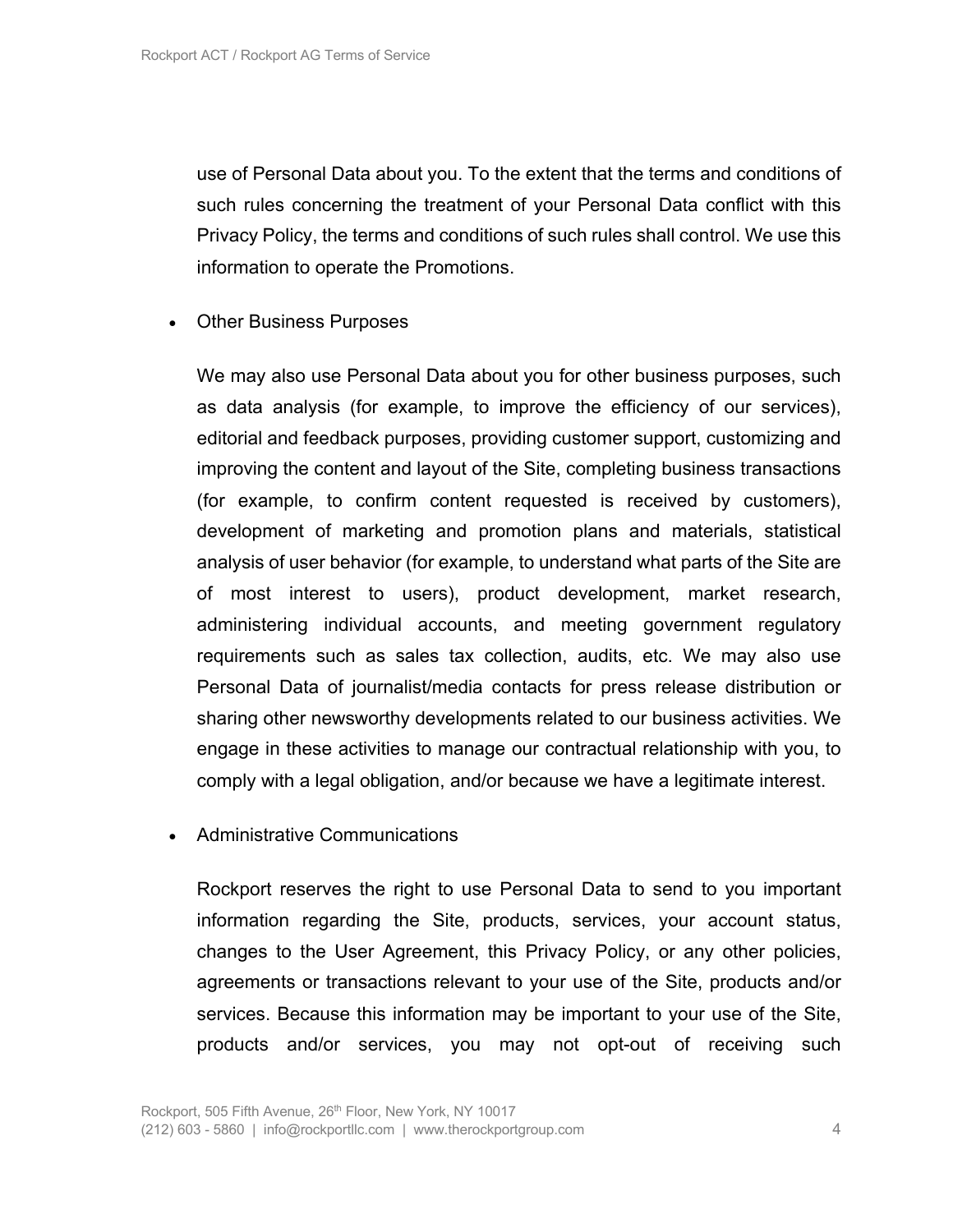communications. We will engage in this activity to manage our contractual relationship with you and/or to comply with a legal obligation.

#### **Collection and Use of Other Data**

We and our service providers may also collect and use the following types of data, referred to in this Privacy Policy as "Other Data":

• Monitoring Data

Rockport and its service providers may collect and/or track other information such as demographic information, domain names, computer type, browser types, screen resolution, and other statistical data involving the use of the Site ("Monitoring Data"). We use Monitoring Data to help us understand who uses the Site and to improve and market it, as well as our other websites and services. Unless combined with Personal Data, Monitoring Data does not personally identify you or any other user, and we may use it for any purpose.

• Aggregated Data

We may aggregate Personal Data in a manner such that the end-product does not personally identify you or any other user of the Site, for example, by using information to calculate the percentage of our users who have a particular telephone area code. Such aggregate information may also be used for any purpose.

• Cookies

To enhance the Internet experience on the Site, Rockport and our service providers may use 'cookies' on the Site. Cookies are data that a web server transfers to an individual's computer for recordkeeping and other purposes. We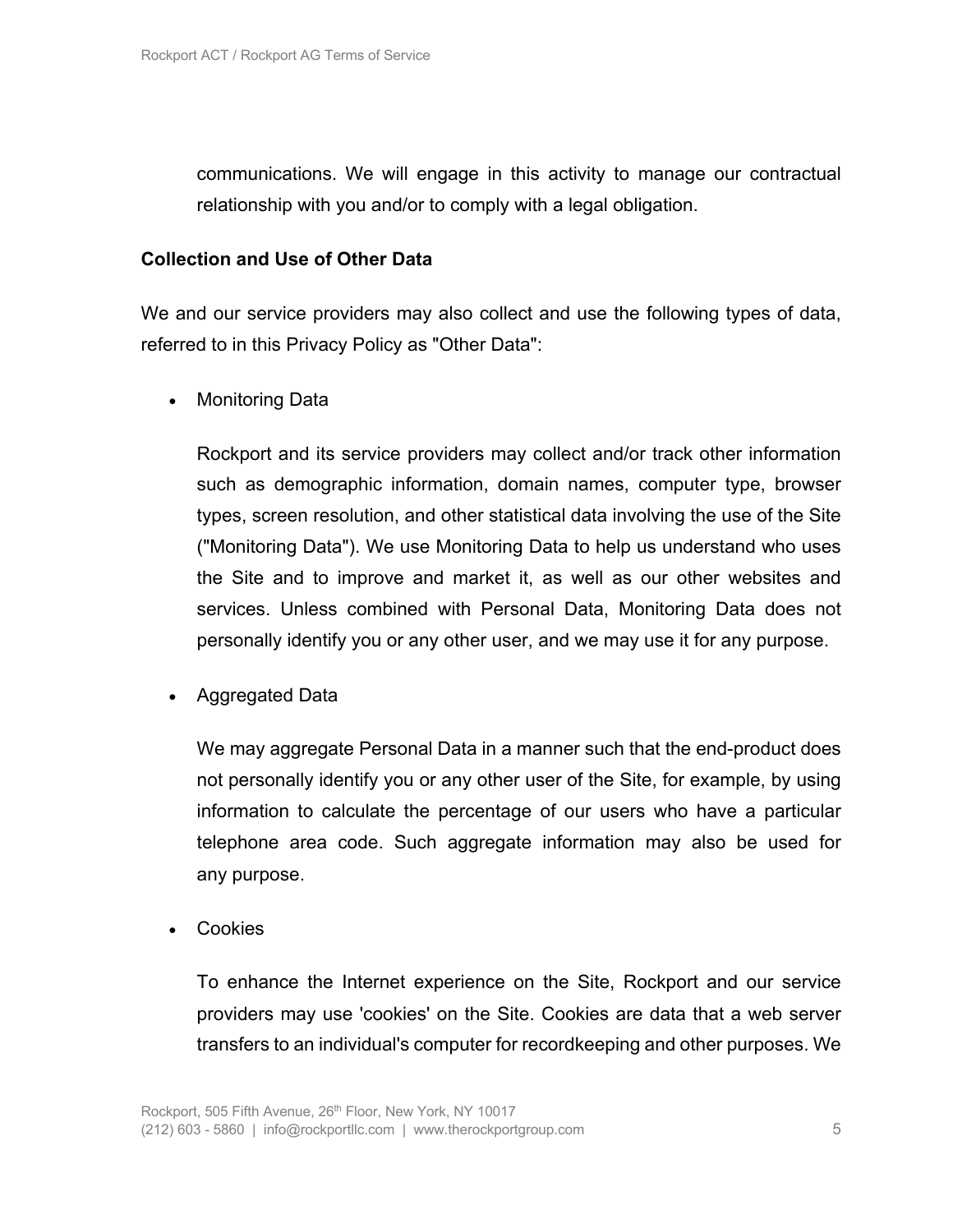use cookies and other technologies to facilitate users' ongoing access to and use of our Site. If you do not want information collected through the use of cookies, there is a simple procedure in most browsers that allows you to automatically decline cookies, or to be given the choice of declining or accepting the transfer of a particular cookie, or cookies from a particular web site, to your computer. If cookies are disabled, however, all features of the Site may not operate as intended. Information about disabling cookies can be found on your Internet browser provider's website. The Site may have a Cookie Policy that applies to its use of cookies and other similar tracking technologies. If it does, then the Cookie Policy will apply in addition to this Privacy Policy.

• Tools

We and our service providers may also use various common Internet tools such as 'pixel tags,' 'action tags,' 'web beacons,' '.gif tags,' 'JavaScript' or similar technologies (together, "Tools") in connection with Site pages and email messages in certain formats to, among other things, track the actions of Site users and email recipients, to determine the success of marketing campaigns and to compile statistics about Site usage and response rates. Tools allow us to count users who have visited certain pages of the Site, to deliver services, and to help determine the effectiveness of promotional or advertising campaigns. When used in email messages in certain formats, Tools can tell the sender whether and when the email has been opened. Rockport uses cookies and Tools to understand how the Site is used and to customize and enhance the Internet experience of individual users. When you revisit the Site, Rockport may recognize you by a Tool and customize your experience. For example, once you have completed the registration process, a cookie and/or Tool will be used to avoid having you register again. We believe cookies and Tools add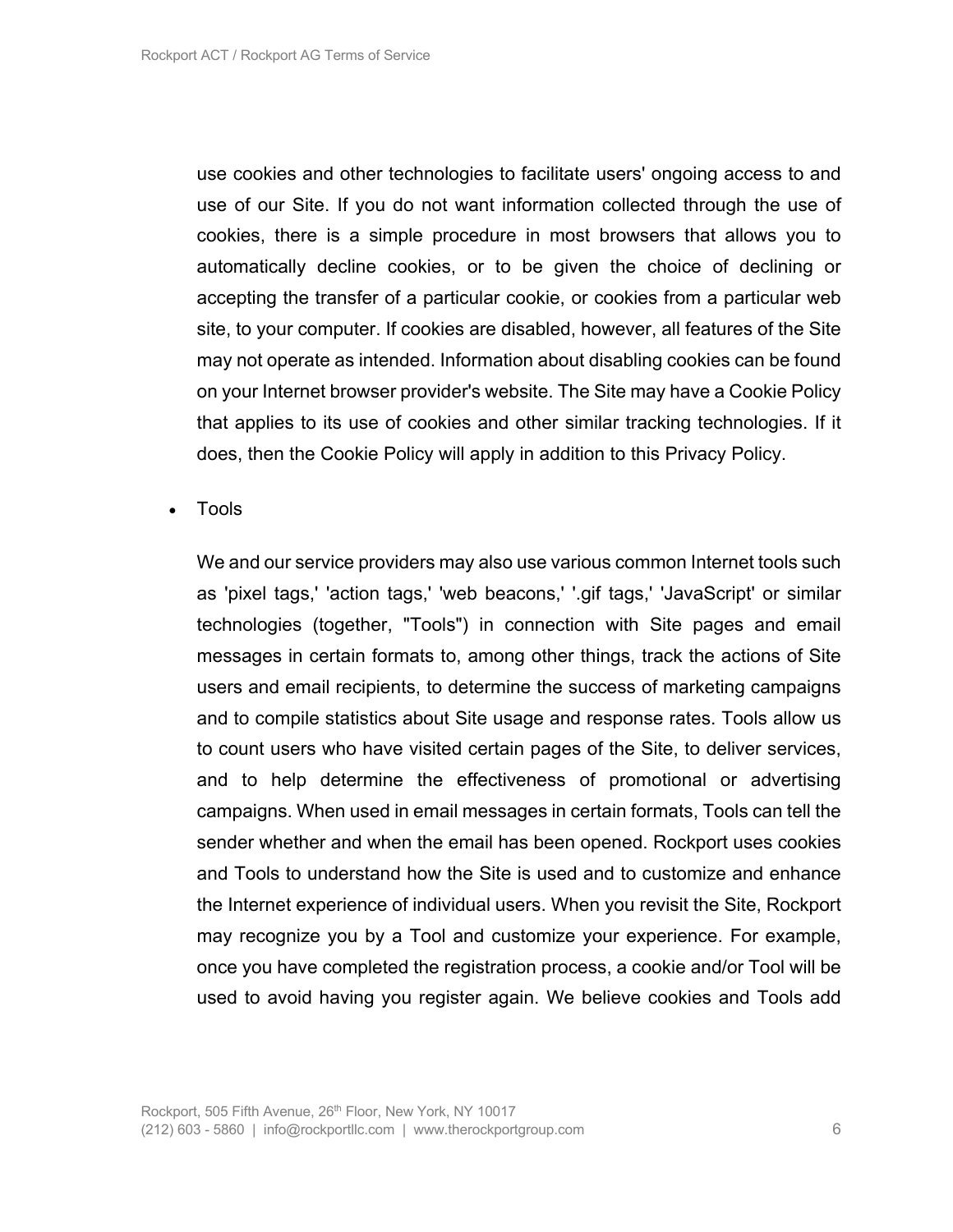value to the user experience. We do not respond to browser do-not-track signals at this time.

• Google Analytics

We use Google Analytics, which uses cookies and other similar technologies, to collect and analyze information about Site use and to report on activities and trends. The service may also collect information regarding the use of other websites, apps, and online resources. You can learn about Google's practices by going to https://policies.google.com/technologies/partner-sites.

• Verification

We may use third-party services to verify that you are a human user. Any information collected as part of such verification is subject to the privacy policy of the third-party service provider.

• IP Addresses

When you visit and interact with the Site, we and our third-party service providers may collect Internet Protocol (IP) addresses. Your IP address is a number that is automatically assigned to the computer that you are using by your Internet Service Provider (ISP). This number is identified and logged automatically in our server log files whenever you visit the Site, along with the time(s) of your visit(s) and the page(s) that you visited. We use IP addresses to understand how the Site is used by our users, to improve the Site, and to enhance user experience of the Site. We may also derive your approximate location from your IP address.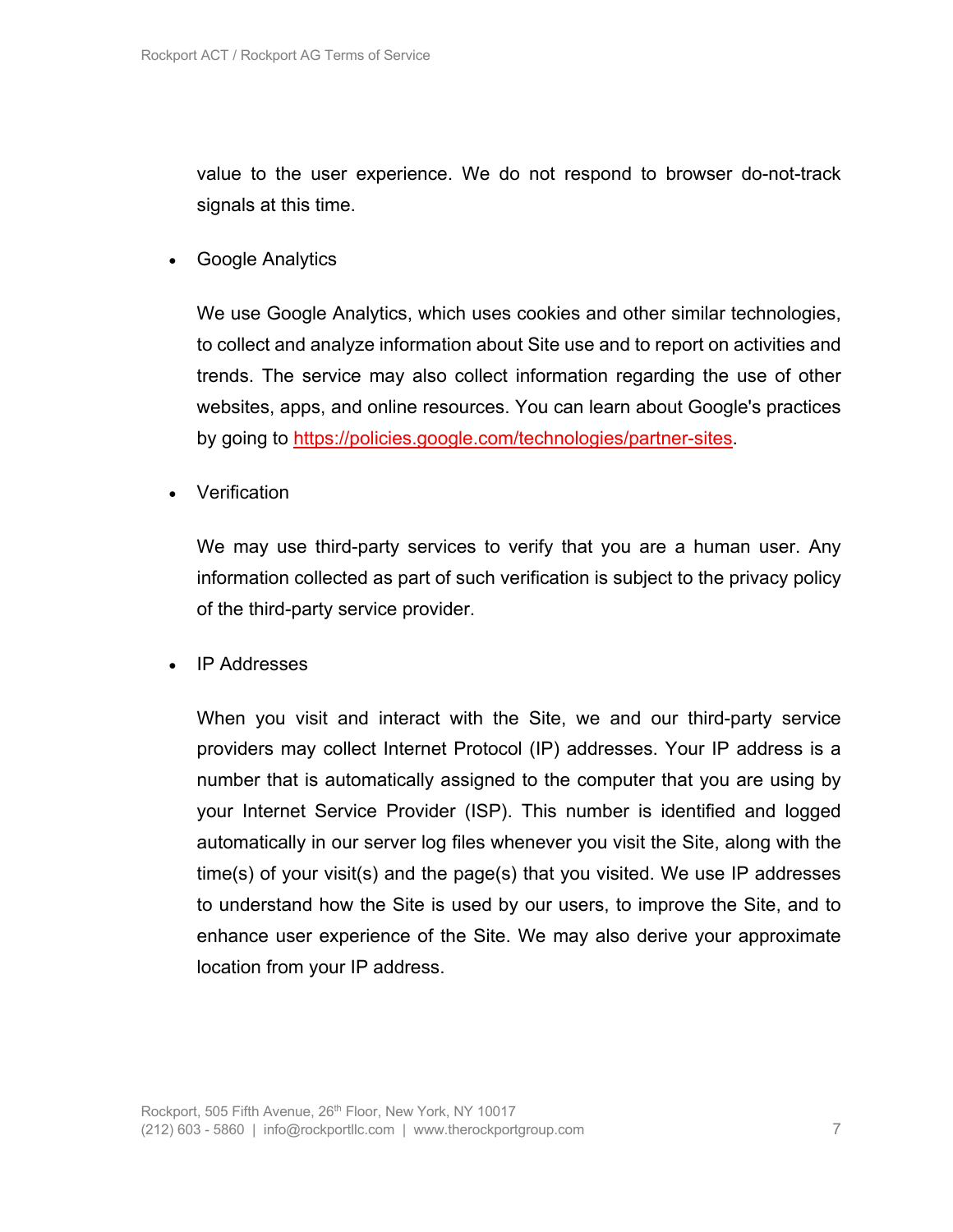If we are required to treat Other Data as Personal Data under applicable law, then we may use and disclose it for the purposes described above, as well as for the purposes for which we use and disclose Personal Data as detailed in this Privacy Policy.

#### **Our Advertising**

We may use third-party advertising companies to serve advertisements regarding products and services that may be of interest to you when you access and use the Site, our apps, and other websites or online services, based on information relating to your access to and use of the Site and other websites or online services on any of your devices, as well as on information received from third parties. To do so, these companies may place or recognize a unique cookie on your browser (including through the use of pixel tags). They may also use these technologies, along with information they collect about your online use, to recognize you across the devices you use, such as a mobile phone and a laptop. If you would like more information about this practice, and to learn how to opt-out of it in desktop and mobile browsers on the particular device on which you are accessing this Privacy Policy, please visit http://optout.aboutads.info/#/ and http://optout.networkadvertising.org/#/. You may download the AppChoices app at www.aboutads.info/appchoices to opt-out of this practice in mobile apps.

#### **Disclosure of Personal Data Collected**

We may disclose Personal Data for the following purposes:

• Third-Party Service Providers

We may provide Personal Data to third-party service providers, who provide services to us, including but not limited to, data analysis, order fulfillment, payment processing, and other services.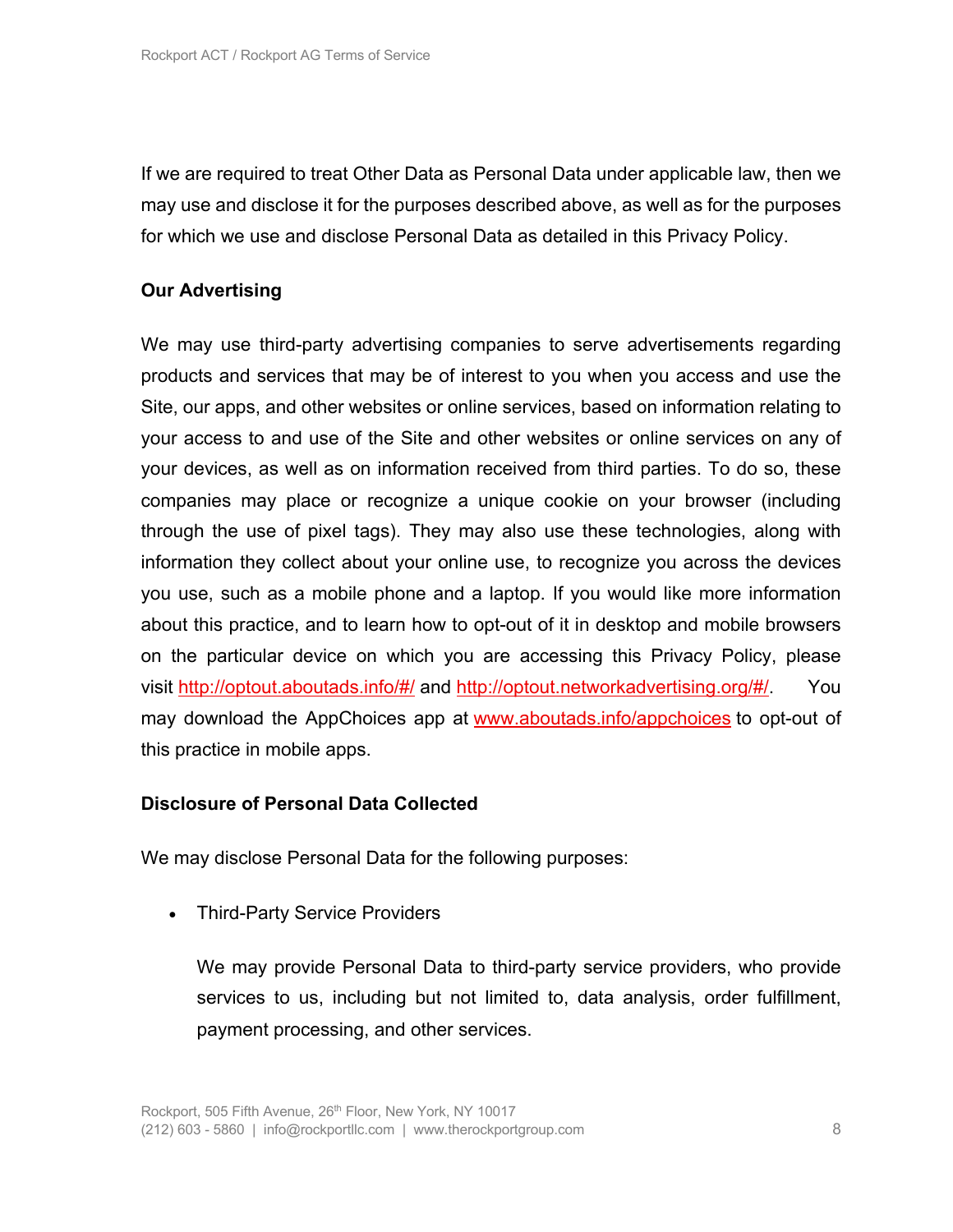#### • Affiliate Communications

Rockport may transfer Personal Data among our affiliates to allow our affiliates to contact you regarding products, programs, services, and promotions that they believe may be of interest to you, and such affiliates may otherwise use your Personal Data in accordance with this Privacy Policy. If you would prefer not to receive marketing communications from Rockport or our affiliates, please see the **Your Choices** section below. Rockport PA, LLC will be the party responsible for jointly-used Personal Data.

• Strategic Partners and Co-Branded Sites

From time to time, we may enter into a special relationship with another company that is not owned by or affiliated with Rockport to provide or promote joint products, services, applications, or features (together, "Jointly Offered Items"). These special relationships may include co-branded websites ("cobranded pages"). Any information, including Personal Data, that you provide in connection with one of these Jointly Offered Items, and/or on one of these cobranded pages, will be shared with our third-party partners. You should check these third parties' websites for information regarding their privacy practices. PLEASE NOTE THAT THIS PRIVACY STATEMENT DOES NOT ADDRESS THE PRIVACY OR INFORMATION PRACTICES OF ANY THIRD PARTIES. If you do not want Personal Data about you shared with such third parties, please do not provide Personal Data in connection with the Jointly Offered Items and/or co-branded pages.

• Third-Party Data Providers

If you subscribe to a Rockport product or service that contains third-party data, we may be required to provide your Personal Data to the third party as part of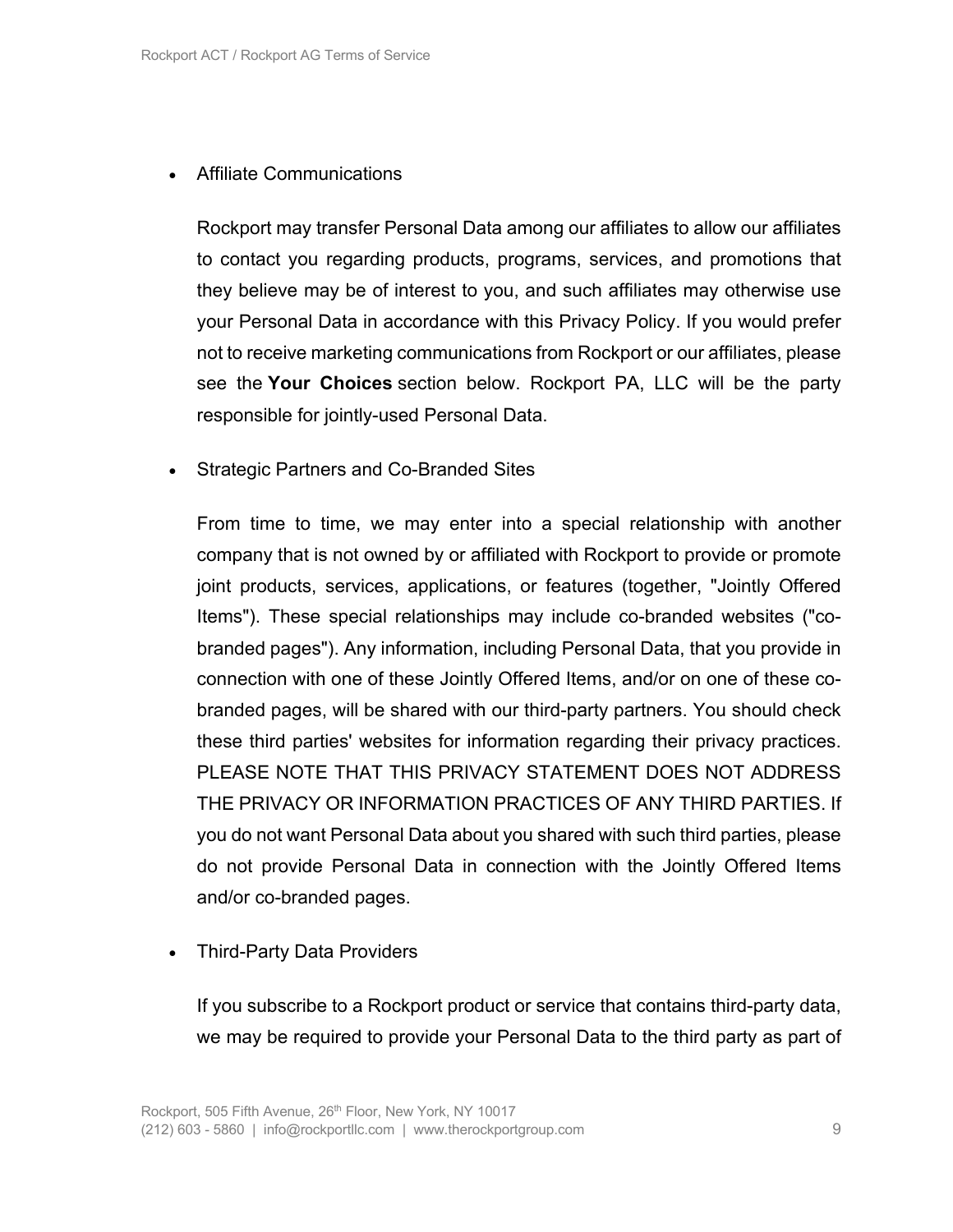our reporting obligations. We will only do so if a third-party data provider conditions your receipt of their data on knowing your identity.

• Conferences and Events

When you attend a conference or event organized by Rockport, your name and contact information may be shared with other attendees.

• Promotions

We may share the Personal Data you provide in connection with Promotions with third-party sponsors of such Promotions (irrespective of whether such Promotions are hosted by us), or otherwise in accordance with the rules applicable to those Promotions.

• Assignment

We may disclose or transfer any and all Personal Data that we collect to an affiliated entity or a third party (and their respective advisors) in the event of any reorganization, merger, sale, joint venture, assignment, transfer, or other disposition of all or any portion of our business, assets or stock (including without limitation in connection with any bankruptcy or similar proceedings).

• Law Enforcement; Emergencies; Compliance

We may use and disclose Personal Data about you to others as we believe to be appropriate: (a) in compliance with laws, rules, or regulations in any country in which Rockport operates, including laws outside your country of residence; (b) to comply with legal process; (c) to respond to requests from government or public authorities, including government and public authorities outside your country of residence; (d) to enforce our Terms of Use; (e) to protect our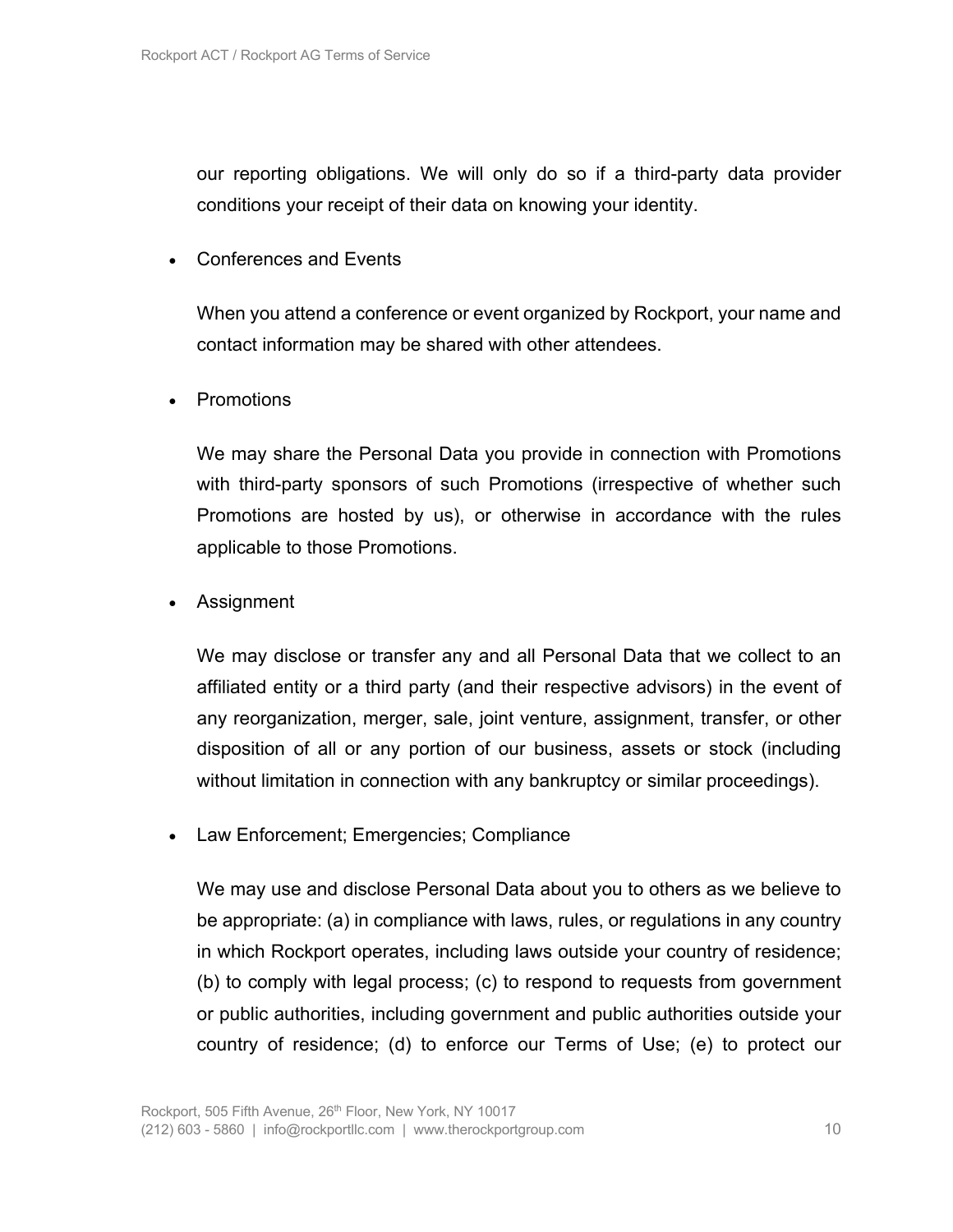operations or those of any affiliated entities; (f) to protect the rights, privacy, safety or property of Rockport, its affiliated entities, you, or others; and (g) to permit us to pursue available remedies or limit the damages that we may sustain. For example, we may, to the fullest extent the law allows, disclose Personal Data about you to law enforcement agencies to assist them in identifying individuals who have been or may be engaged in unlawful activities.

#### **Your Choices**

We give you choices regarding our use and disclosure of your Personal Data for marketing purposes.

- If you no longer want to receive marketing-related emails from us on a goingforward basis, you may stop receiving these marketing-related emails by sending an e-mail to unsubscribe@rockportllc.com.
- If you would prefer that we do not share your Personal Data on a going-forward basis with our affiliates or with unaffiliated third parties for their marketing purposes, you may cease this sharing by sending an e-mail to unsubscribe@rockportllc.com.

We will try to comply with your request(s) as soon as reasonably practicable. Please note that if you exercise the second option as described above, we will not be able to remove your Personal Data from the databases of our affiliates or unaffiliated third parties with which we have already shared your Personal Data (i.e., to which we have already provided your Personal Data as of the date that we implement your request). Further, please note that requesting us not to share your Personal Data with affiliates or unaffiliated third parties may result in you no longer receiving any marketing emails from Rockport. Please also note that if you choose not to receive marketing-related messages from us, we may still send you important administrative messages, and you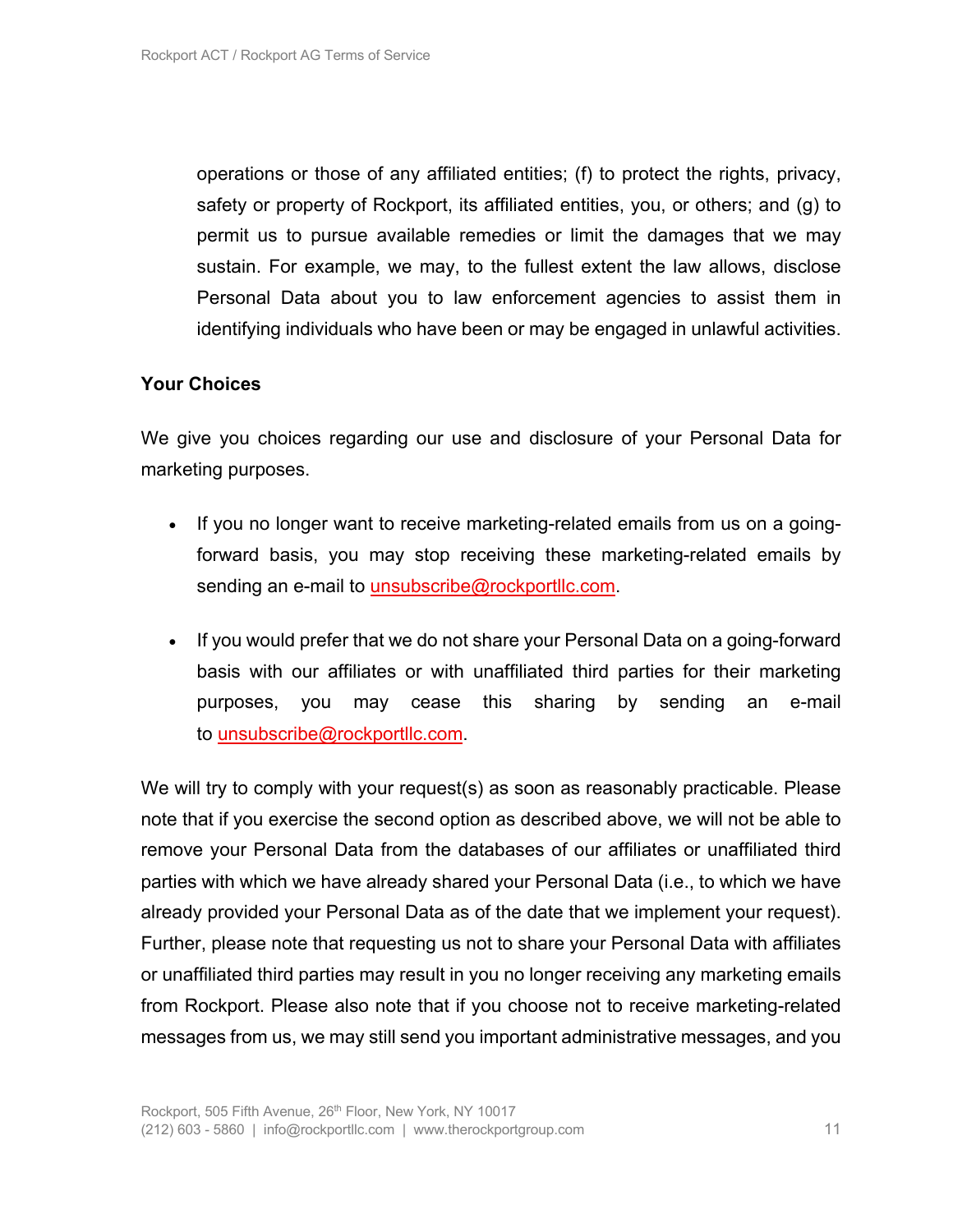cannot elect to stop receiving such administrative messages, unless you choose to stop receiving services from us.

You may also indicate your choices regarding marketing-related emails by contacting us via postal mail or telephone using the **Contact Information for Rockport** below, or if you have a Site profile/account, by changing your preferences on your Site profile/account at any time.

The Site may contain links to other Internet websites, including social media sites and third-party hosted collaboration tools. These linked sites are not under Rockport's control. We provide links only as a convenience, and Rockport does not endorse or control and is not responsible for, the privacy practices or the content of these linked sites. If you provide any Personal Data through any third-party website or choose to communicate with us using third-party collaboration tools or other social media platforms, your transaction will occur on that third party's website (not the Site) and the Personal Data you provide will be collected by and controlled by the privacy policy of, that third party. We recommend that you familiarize yourself with the privacy policies and practices of any such third parties. PLEASE NOTE THAT THIS PRIVACY POLICY DOES NOT ADDRESS THE PRIVACY OR INFORMATION PRACTICES OF ANY THIRD PARTIES, INCLUDING, WITHOUT LIMITATION, AFFILIATED ENTITIES THAT DO NOT POST OR LINK DIRECTLY TO THIS PRIVACY POLICY.

#### **Security Measures**

Rockport has established reasonable organizational and technical measures to protect Personal Data within our organization from loss, misuse, or unauthorized access, disclosure, alteration, or destruction. Please note that while Rockport has endeavored to create a secure and reliable Site for users, no site is 100% secure. If you have reason to believe that your interaction with us is no longer secure (for example, if you feel that the security of any account you might have with us has been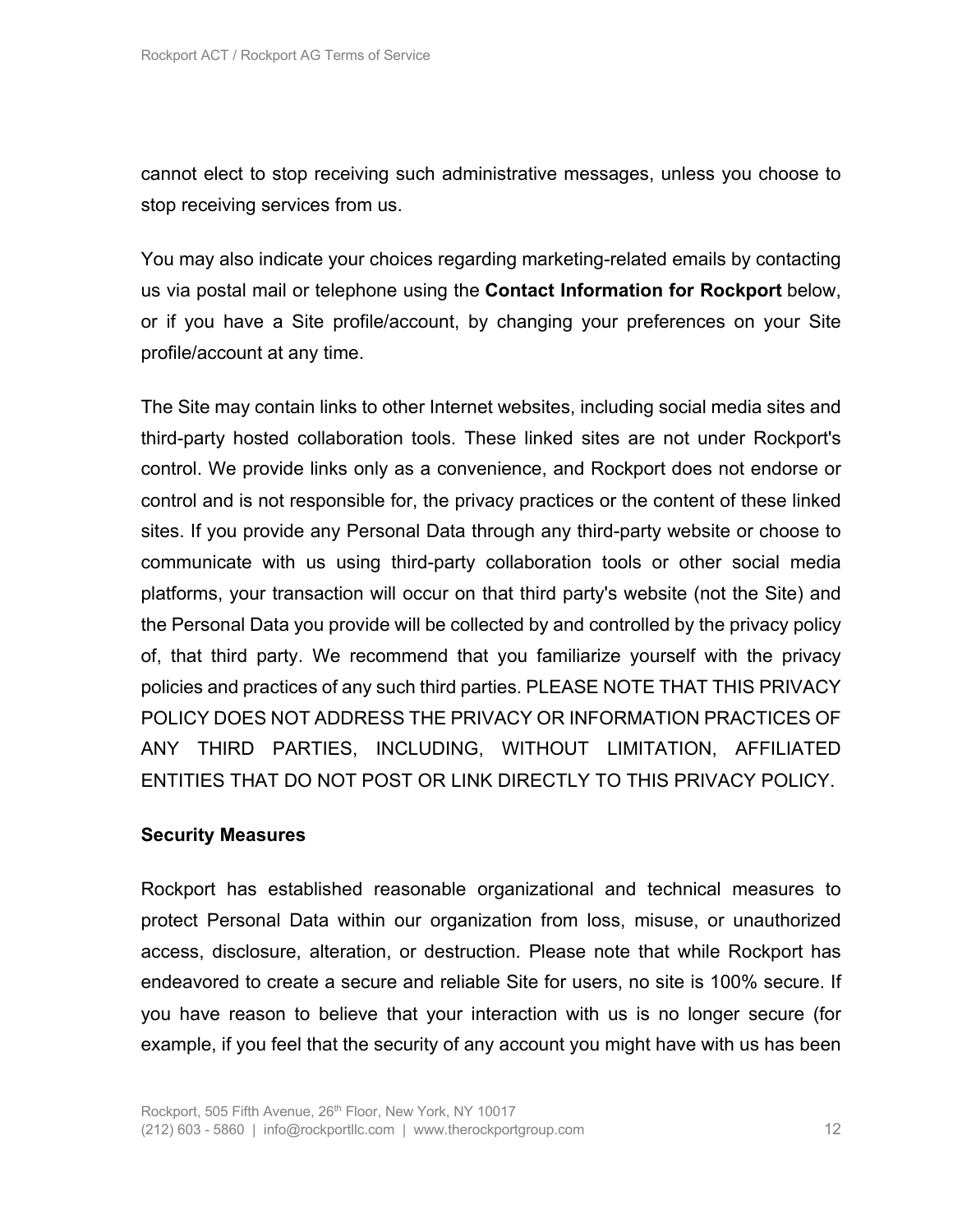compromised), please notify us of the problem immediately by contacting us using the information provided below in **Contact Information for Rockport** (note that if you choose to notify us via physical mail, this will delay the time it takes for us to respond to the problem).

#### **Data Integrity**

Rockport will use Personal Data only in ways that are compatible with the purposes for which it was collected, authorized by this Privacy Policy, or authorized by you. Rockport will take reasonable steps to ensure that Personal Data is relevant to its intended use, and is accurate, complete, and current (as provided by you). Rockport depends on you to update or correct your Personal Data whenever necessary.

If we learn of a security breach, we may attempt to notify you electronically so that you can take appropriate protective steps. We may also post a notice on the Site if a security breach occurs. Depending on where you live, you may have a legal right to receive notice of a security breach in writing. If you have any questions about the security of your personal information, please contact us as indicated in the **Contact Information for Rockport** section below.

#### **Retention Period**

We will retain Personal Data about you for as long as needed or permitted in light of the purpose(s) for which it was obtained and consistent with applicable law. The criteria used to determine our retention periods include: (i) the length of time we have an ongoing relationship with you; (ii) whether there is a legal obligation to which we are subject; and (iii) whether retention is advisable in light of our legal position (such as in regard to applicable statutes of limitations, litigation or regulatory investigations).

#### **Use of this Site by Minors**